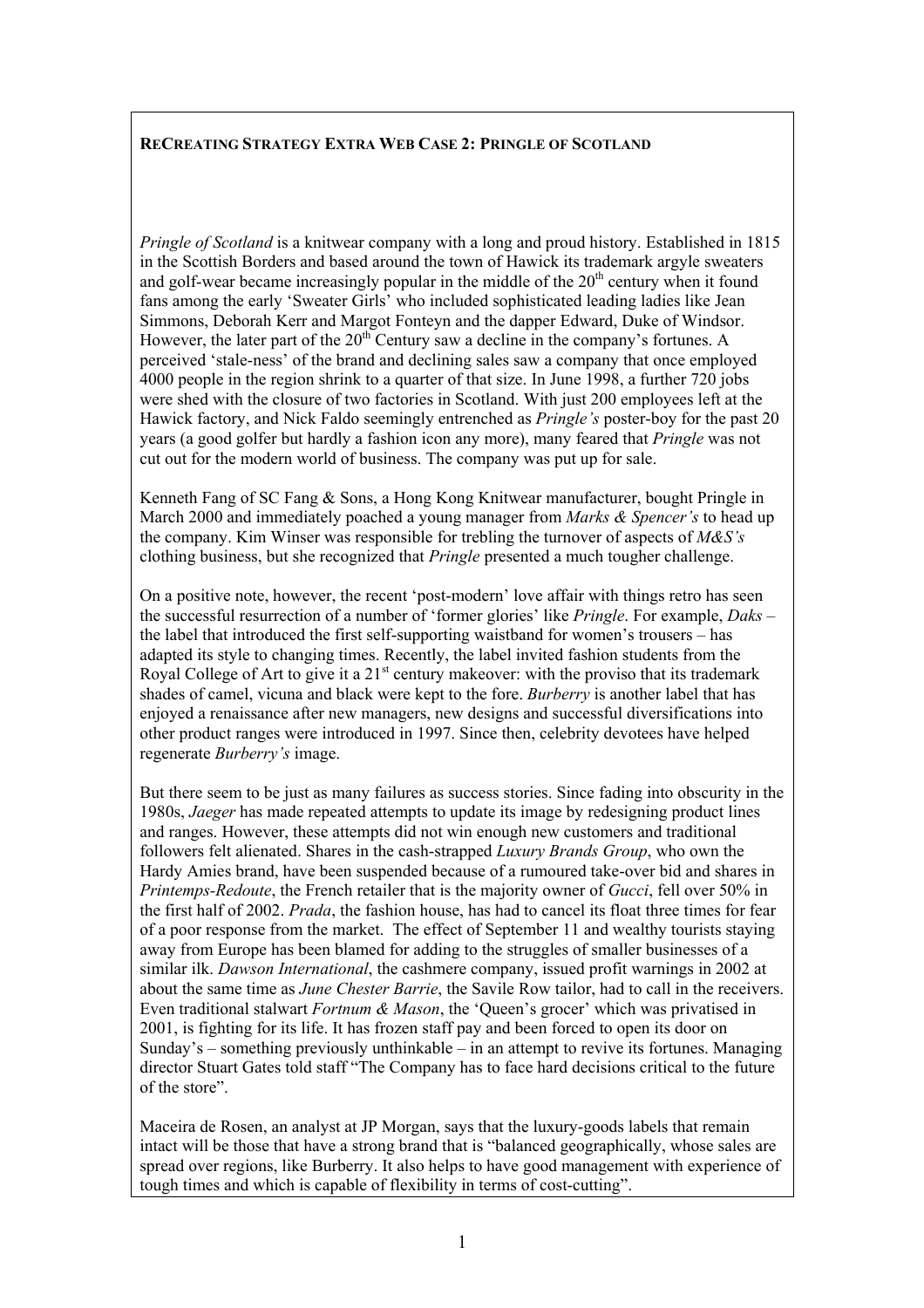So, what has Kim Winser overseen in her first two years at *Pringle*? She began by instigating an aggressive trimming of existing product ranges (out went lesser quality lambs-wool jumpers and cotton-underwear, for example). She then sought greater efficiency in the Hawick factory. The potentially infinite number of different *Pringle* jumpers on the market – a function of allowing retailers to order alterations to colours, buttons and sleeve lengths – has been discontinued, with Winser claiming that "we must have one very clear range, one message, which must not be broken. If people don't like our sleeves or our buttons I suggest that they don't buy *Pringle*."

While a strategic decision has been made to retain and invest in the factory in Hawick (at a time when so much manufacturing is being relocated out of the United Kingdom to the Far East, the factory manager was relieved of his duties. A younger man was promoted, from the floor, to take his place. Nick Faldo has been removed as the 'personification' of Pringle's (although he has been retained to promote golf wear in certain markets). David Beckham has been identified as an appropriate update of Faldo, and American anglophiles such as Madonna and Julia Roberts reinforce his British presence. The aim of these changes it to refocus the company identity around an "old-world take on modern elegance".

*Pringle's* London headquarters has been moved from Savile Row, which Winser saw as too fusty and not fashion-oriented enough any more, to a 1960s warehouse described as "retrochic". A new emphasis on retailing has been signalled with Pringle 'signature stores' being developed in Milan, New York, Tokyo and London. The latter will take the place of *Emporio Armani's* flagship store in Bond Street. Bill Christie, who played a significant part in the successful regeneration of *Burberry*, has been employed as the new head of retail. Mr Christie is promising VIP customers complementary single malt Scotch whisky in the "libraries" within these stores where the men's range will be displayed.

Perhaps more importantly, while the previous Pringle design team were retained, new blood was also injected. The first collections under Winser's reign showed a heavy emphasis on updating the signature argyle knits and promoting the traditional *Pringle* Lion logo in interesting new ways. The new head designer drafted in to breathe further life into *Pringle's* venerable history is Stuart Stockdale, a 33 year-old with diverse credentials. Stockdale graduated from Central Saint Martins in London before completing an MA in women's-wear design at the Royal College of Art. Since then he has covered both ends of the fashion market, working as assistant to the Italian designer *Romeo Gigli* before cutting his teeth in commercial design with *J Crew* – purveyor of basic casual-wear to the US masses. This experience gave him a great understanding of the American market – a market that is crucial to Winser plans for resurrecting *Pringle*. Since returning to the UK, Stockdale has set up his own label in London as well as launching Jasper Conran's first luxury menswear collection. Now he works for *Pringle*. "When I first saw the archive, I was totally inspired," Stockdale claimed. "There is so much potential. There was nothing else like *Pringle* on the market. My challenge is to break out from the knits, yet everything I design must come from the heritage of the knitwear." Stockdale is well placed to understand what he is taking on. He was born just a stones-throw away from Pringle's Hawick home.

To bring home the message of a renewed emphasis on fashion, *Pringle* have staged their first catwalk shows since the 1950s. And with the re-focussing well underway, new international licensing deals are now enabling *Pringle* to take the label into related diversifications such as leather goods, children's clothes and home-wear and increase production quickly and effectively.

The signs, so far, are positive. Sales are up by a third. Many new fashion retailers are buying *Pringle*. The number employed in Hawick is up by a quarter. The American market is still tough, but Winser claims that *Pringle* is not suffering like some and that "we're well placed